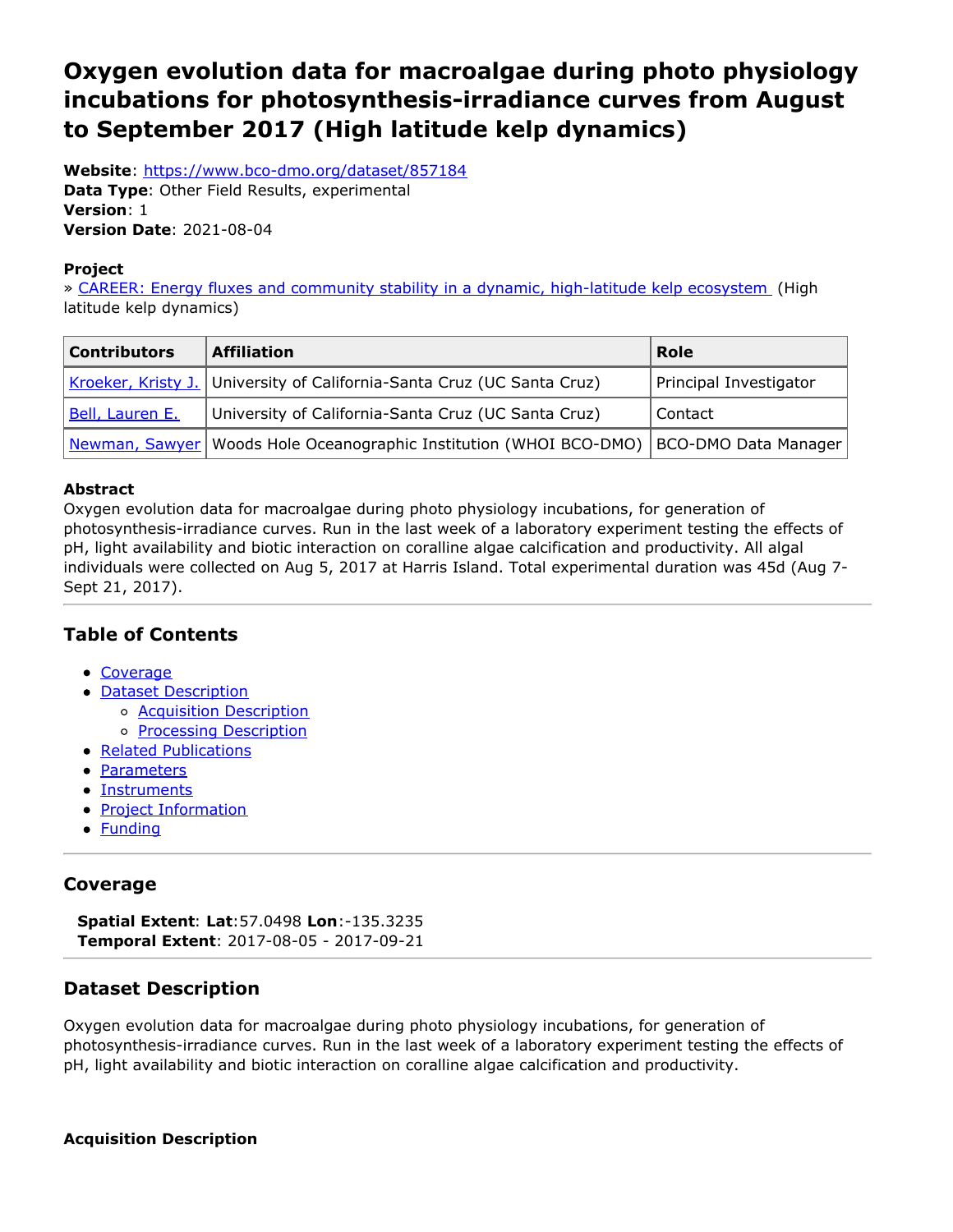### **Methodology:**

### **Sampling and analytical procedures:**

To test the response of the coralline algae Crusticorallina spp. and Bossiella orbigniana to future OA scenarios, we used an 18-aquaria indoor experimental system with flow-through seawater at the Sitka Sound Science Center to simulate three static pHT levels (current summer = 8.0, future summer/current winter =  $7.7$ , future winter =  $7.4$ ) under two seasonal light regimes simulated with full-spectrum aquarium lights (AI Prime HD) (summer = PPFD 55μmol m-2 s-1, 13h d-1, winter = PPFD 40μmol m-2 s-1, 6h d-1). We had a total of 3 aquaria for each of the 6 treatment combinations. A full description of the pH control for this system can be found in Kroeker et al. 2021, but in short: pH was regulated using a relay system that controlled mixing of pre-equilibrated low-pH seawater (formed by bubbling pure CO2 gas into seawater: pH6.0) and ambient pH seawater into 9 header buckets (n=3 headers per pH treatment) that then flowed into the experimental aquaria. Each header bucket was equipped with a pH sensor (DuraFET, Honeywell) communicating with a controller (UDA 2152, Honeywell) to regulate flow of the low pH water through solenoid valves to maintain pre-programmed pH setpoints. Experimental pH levels were chosen to reflect current seasonal minimums of coastal pH measured at Harris Is. (57.032N, 135.277W) from 2016- 2017, as well as end-of-century projections for Gulf of Alaska pH levels based on RCP 8.5 (-0.3 pHT from current levels). Experimental light regimes were defined using seasonal averages for day length and measured irradiance level at 10m depth at Harris Is.

Within each pH level and light treatment combination, half of the individual Crusticorallina spp. and B. orbigniana were randomly assigned to be paired in close proximity with the fleshy red alga Cryptopleura ruprechtiana (n=6 species treatment-1). All algal individuals were collected on Aug 5, 2017 at Harris Is. Total experimental duration was 45d (Aug 7-Sept 21, 2017).

In vivo photophysiology was characterized for all red algal species at the end of the experiment by measuring the rate of oxygen evolution produced by algal thalli at seven irradiance levels. Following the final buoyant mass measurement, a small piece of thallus (mean  $\pm$  SE: B. orbigniana: 0.17  $\pm$ 0.02g; Crusticorallina spp.:  $0.53 \pm 0.03$ g; C. ruprechtiana:  $0.07 \pm 0.003$ g) was taken from haphazardly selected individuals (n=3 treatment-1 species-1) and placed in a 69mL incubation chamber filled with seawater from the associated aquaria and equipped with a stir bar and an oxygen sensor spot (PreSens SP-PSt4- SA). Sensor spots were calibrated daily using a two-point correction of 100% (air-saturated water) and 0% (1% Na2SO3 and 0.05% Co(NO3)2 standard solution) saturation. Incubation chambers were sealed airtight using clear plexiglass lids affixed with vacuum grease and submerged onto a magnetic stir plate in a temperature-controlled water bath. Full-spectrum aquarium lights (AI Hydra HD) were used to expose thalli in chambers to seven consecutively increasing irradiance levels (~PPFD 0, 20, 70, 140, 320, 425, 720μmol m-2 s-1). A fiber optic O2 sensor (Fibox IV, Presens) was used to record the dissolved oxygen concentration in each chamber at 30, 45 and 60min after each irradiance level was reached. Dissolved oxygen evolution rate (mg O2 min-1) at each irradiance level was calculated using linear regression, corrected against paired chamber controls (no algae), and normalized to chamber volume and thalli wet mass (mg O2 g-1 min-1 L-1).

### **Processing Description**

### **Data processing notes from researchers:**

Dissolved oxygen evolution rate (mg O2 min-1) at each irradiance level was calculated using linear regression, corrected against paired chamber controls (no algae), and normalized to chamber volume and thalli wet mass (mg O2 g-1 min-1 L-1).

### **BCO-DMO processing notes:**

Renamed fields to meet BCO-DMO naming conventions; tank.rep, alg.ID, and assoc. are now tank\_rep, alg\_ID, and assoc, respectively

Fields rounded consistently to maximum precision.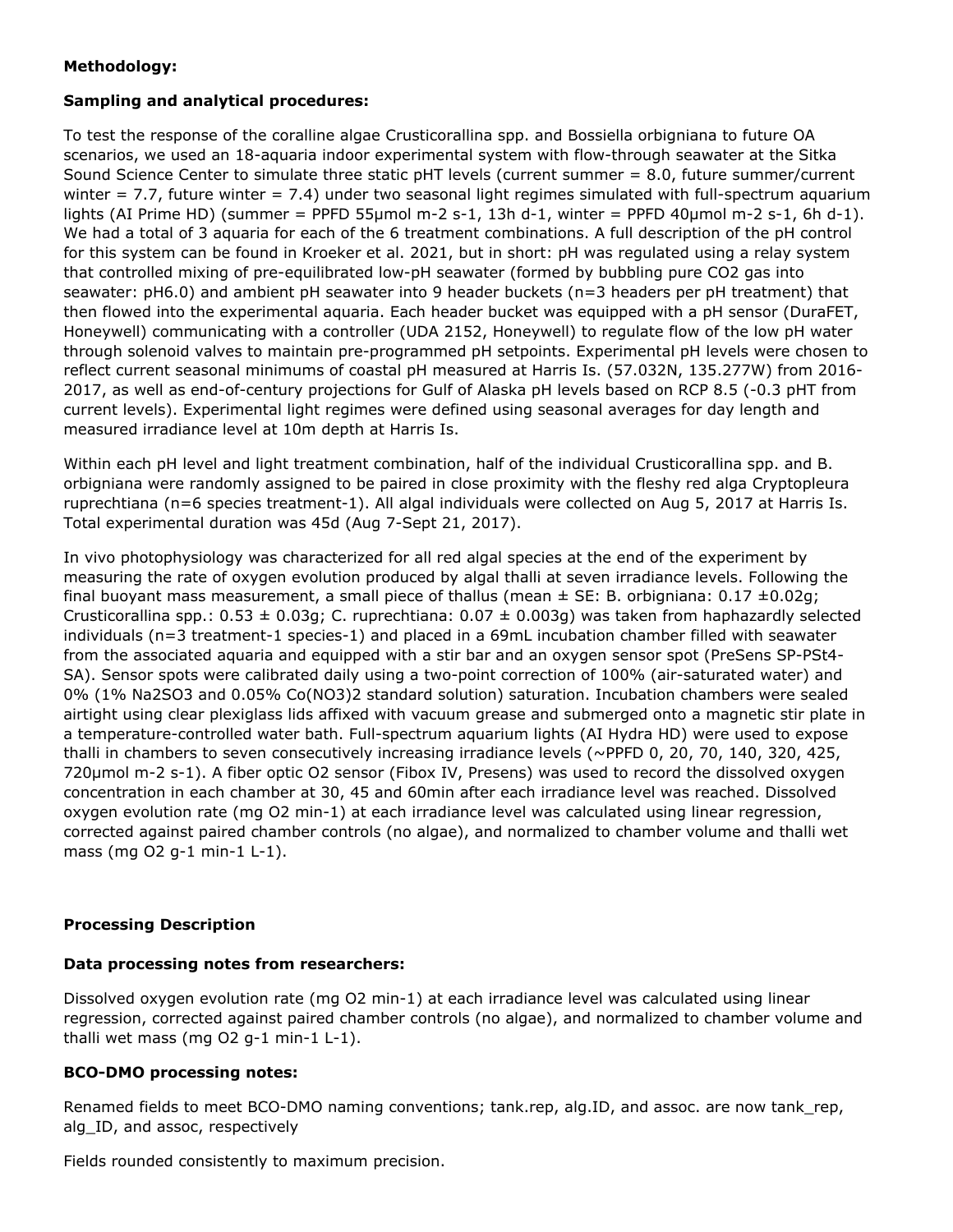# **Related Publications**

Kroeker, K. J., Powell, C., & Donham, E. M. (2020). Windows of vulnerability: Seasonal mismatches in exposure and resource identity determine ocean acidification's effect on a primary consumer at high latitude. Global Change Biology, 27(5), 1042-1051. doi: [10.1111/gcb.15449](https://doi.org/10.1111/gcb.15449) *Methods*

LE Bell, JB Gómez, E Donham, DL Steller, PW Gabrielson, KJ Kroeker (in review) High-latitude calcified coralline algae exhibit seasonal vulnerability to acidification despite physical proximity to a non-calcified alga. Manuscript submitted Jun 1, 2021.

*Results*

#### [ table of [contents](#page-0-0) | [back](#page-0-0) to top ]

### **Parameters**

| <b>Parameter</b> | <b>Description</b>                                                                                    | <b>Units</b>           |
|------------------|-------------------------------------------------------------------------------------------------------|------------------------|
| species          | taxonomic identifier of individual considered                                                         | unitless               |
| header           | numerical ID of experimental header bucket                                                            | unitless               |
| tank_rep         | alphabetic ID of experimental tank replicate                                                          | unitless               |
| alg_ID           | alphabetic ID of indiv., unique to header/tank replicate                                              | unitless               |
| pH               | experimental pH treatment level                                                                       | unitless               |
| light            | experimental light regime treatment (winter or summer)                                                | unitless               |
| assoc            | experimental algal association treatment ( $w =$ paired $w / C$ . ruprechtiana;<br>$wo = no pairing)$ | unitless               |
| $\mathbf I$      | irradiance (PPFD) level at which oxygen evolution rate calculated                                     | $µmol$ m-2 s-1<br>n/a  |
| 0 <sup>2</sup>   | oxygen evolution rate at given PPFD, normalized to thalli mass & chamber<br>volume                    | $mgg-1$ min-1<br>$L-1$ |

### [ table of [contents](#page-0-0) | [back](#page-0-0) to top ]

### **Instruments**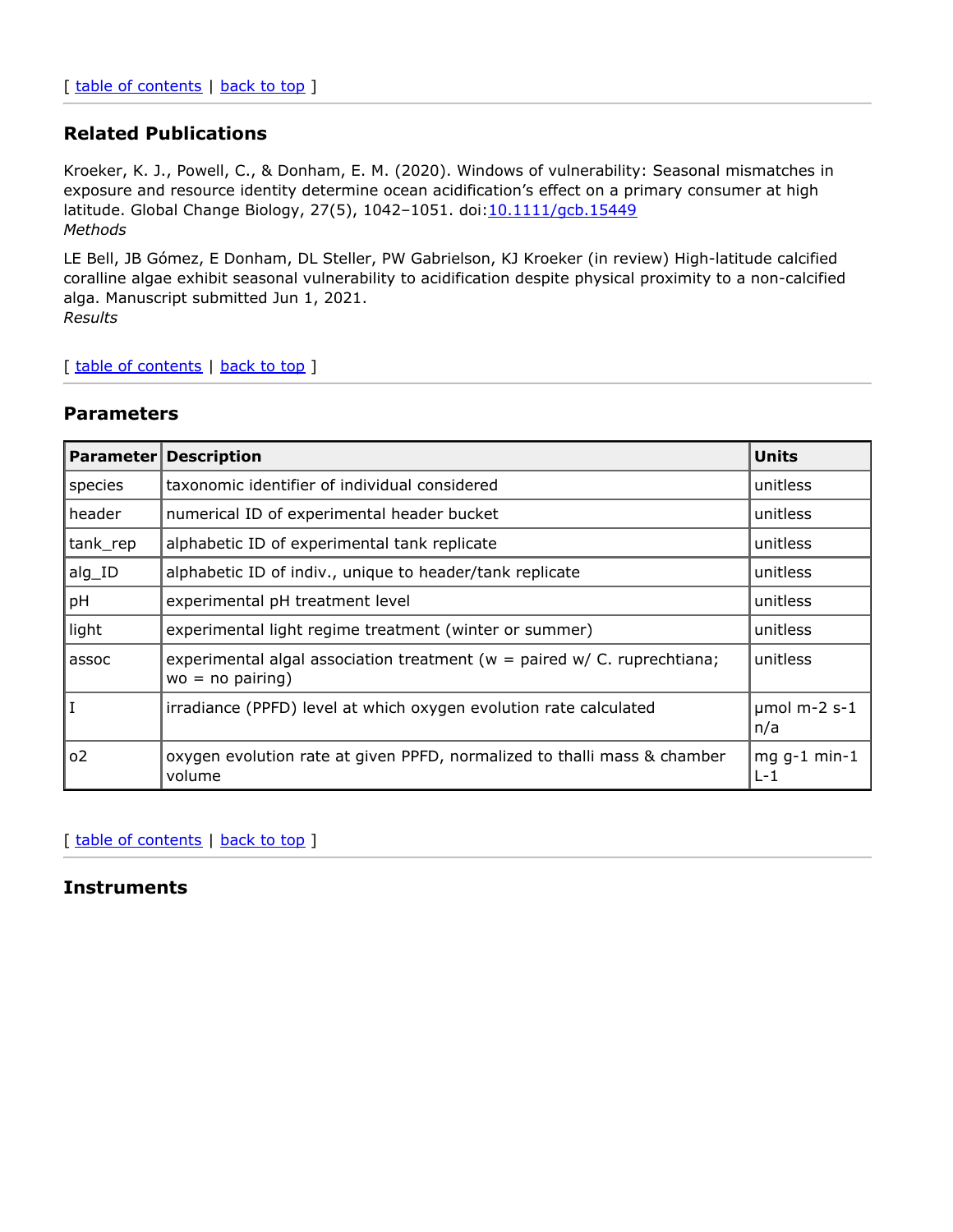| Dataset-<br>specific<br>Instrument<br><b>Name</b>     | Honeywell UDA 2152                                                                                                                                                                                                                                                                                                                                                                                                                                                                                                    |
|-------------------------------------------------------|-----------------------------------------------------------------------------------------------------------------------------------------------------------------------------------------------------------------------------------------------------------------------------------------------------------------------------------------------------------------------------------------------------------------------------------------------------------------------------------------------------------------------|
| Generic<br><b>Instrument</b> pH Sensor<br><b>Name</b> |                                                                                                                                                                                                                                                                                                                                                                                                                                                                                                                       |
| Dataset-<br>specific<br><b>Description</b>            | Each header bucket was equipped with a pH sensor (DuraFET, Honeywell) communicating<br>with a controller (UDA 2152, Honeywell) to regulate flow of the low pH water through<br>solenoid valves to maintain pre-programmed pH setpoints. Experimental pH levels were<br>chosen to reflect current seasonal minimums of coastal pH measured at Harris Is.<br>(57.032N, 135.277W) from 2016-2017, as well as end-of-century projections for Gulf of<br>Alaska pH levels based on RCP 8.5 (-0.3 pHT from current levels). |
| <b>Generic</b><br><b>Description</b>                  | <b>Instrument</b> General term for an instrument that measures the pH or how acidic or basic a solution is.                                                                                                                                                                                                                                                                                                                                                                                                           |

| Dataset-<br>specific<br>Instrument<br><b>Name</b> | PreSens SP-PSt4-SA oxygen sensor spots                                                                                                                                                                                                                                                                                                                                                                                                                                                                                                                                                                                                                                                                                                                                                                                                                                |
|---------------------------------------------------|-----------------------------------------------------------------------------------------------------------------------------------------------------------------------------------------------------------------------------------------------------------------------------------------------------------------------------------------------------------------------------------------------------------------------------------------------------------------------------------------------------------------------------------------------------------------------------------------------------------------------------------------------------------------------------------------------------------------------------------------------------------------------------------------------------------------------------------------------------------------------|
| Generic<br><b>Name</b>                            | <b>Instrument</b> Dissolved Oxygen Sensor                                                                                                                                                                                                                                                                                                                                                                                                                                                                                                                                                                                                                                                                                                                                                                                                                             |
| Dataset-<br>specific                              | In vivo photophysiology was characterized for all red algal species at the end of the<br>experiment by measuring the rate of oxygen evolution produced by algal thalli at seven<br>irradiance levels. Following the final buoyant mass measurement, a small piece of thallus<br>(mean $\pm$ SE: B. orbigniana: 0.17 $\pm$ 0.02g; Crusticorallina spp.: 0.53 $\pm$ 0.03g; C.<br>ruprechtiana: $0.07 \pm 0.003$ g) was taken from haphazardly selected individuals (n=3<br><b>Description</b> treatment-1 species-1) and placed in a 69mL incubation chamber filled with seawater from<br>the associated aquaria and equipped with a stir bar and an oxygen sensor spot (PreSens SP-<br>PSt4-SA). Sensor spots were calibrated daily using a two-point correction of 100% (air-<br>saturated water) and 0% (1% Na2SO3 and 0.05% Co(NO3)2 standard solution) saturation. |
| Generic<br>Instrument<br><b>Description</b>       | An electronic device that measures the proportion of oxygen (O2) in the gas or liquid being<br>analyzed                                                                                                                                                                                                                                                                                                                                                                                                                                                                                                                                                                                                                                                                                                                                                               |

| Dataset-specific<br>Instrument<br><b>Name</b>      | Presens Fibox IV fiber optic O2 sensor                                                                                                                                               |
|----------------------------------------------------|--------------------------------------------------------------------------------------------------------------------------------------------------------------------------------------|
| Generic<br>Instrument<br><b>Name</b>               | Dissolved Oxygen Sensor                                                                                                                                                              |
| Dataset-specific<br><b>Description</b>             | A fiber optic O2 sensor (Fibox IV, Presens) was used to record the dissolved oxygen<br>concentration in each chamber at 30, 45 and 60min after each irradiance level was<br>reached. |
| <b>Generic</b><br><b>Instrument</b><br>Description | An electronic device that measures the proportion of oxygen (O2) in the gas or liquid<br>being analyzed                                                                              |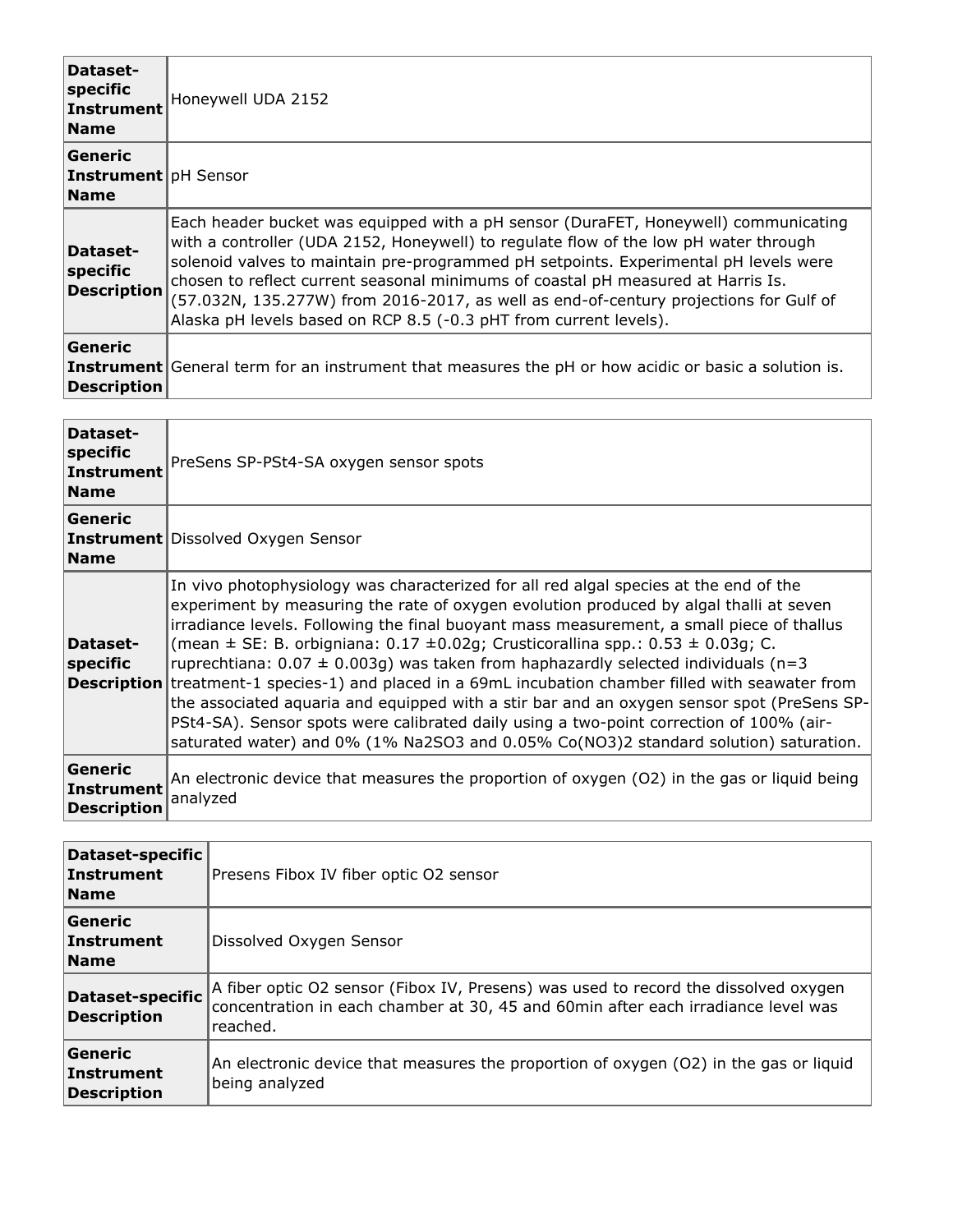| Dataset-<br>specific<br><b>Name</b>                | 18-aquaria indoor experimental system with flow-through seawater at the Sitka Sound<br><b>Instrument</b> Science Center                                                                                                                                                                                                                                                                                                                                                                                                                                                                                                                                                                                                                                                                                                                                                                                                                                                                                                                              |
|----------------------------------------------------|------------------------------------------------------------------------------------------------------------------------------------------------------------------------------------------------------------------------------------------------------------------------------------------------------------------------------------------------------------------------------------------------------------------------------------------------------------------------------------------------------------------------------------------------------------------------------------------------------------------------------------------------------------------------------------------------------------------------------------------------------------------------------------------------------------------------------------------------------------------------------------------------------------------------------------------------------------------------------------------------------------------------------------------------------|
| <b>Generic</b><br><b>Instrument</b><br><b>Name</b> | Aquarium                                                                                                                                                                                                                                                                                                                                                                                                                                                                                                                                                                                                                                                                                                                                                                                                                                                                                                                                                                                                                                             |
| Dataset-<br>specific                               | To test the response of the coralline algae Crusticorallina spp. and Bossiella orbigniana to<br>future OA scenarios, we used an 18-aquaria indoor experimental system with flow-through<br>seawater at the Sitka Sound Science Center to simulate three static pHT levels (current<br>summer = 8.0, future summer/current winter = 7.7, future winter = 7.4) under two<br>seasonal light regimes simulated with full-spectrum aquarium lights (AI Prime HD) (summer<br>$=$ PPFD 55µmol m-2 s-1, 13h d-1, winter = PPFD 40µmol m-2 s-1, 6h d-1). We had a total<br><b>Description</b> of 3 aguaria for each of the 6 treatment combinations. A full description of the pH control<br>for this system can be found in Kroeker et al. 2021, but in short: pH was regulated using a<br>relay system that controlled mixing of pre-equilibrated low-pH seawater (formed by<br>bubbling pure CO2 gas into seawater: pH6.0) and ambient pH seawater into 9 header<br>buckets (n=3 headers per pH treatment) that then flowed into the experimental aquaria. |
| Generic<br><b>Instrument</b><br><b>Description</b> | Aquarium - a vivarium consisting of at least one transparent side in which water-dwelling<br>plants or animals are kept                                                                                                                                                                                                                                                                                                                                                                                                                                                                                                                                                                                                                                                                                                                                                                                                                                                                                                                              |

| Dataset-<br>specific<br>Instrument<br><b>Name</b>     | Al Hydra HD Full-spectrum aquarium lights                                                                                                                                                                                                                                                                                                                                                                                                                                                                                                       |
|-------------------------------------------------------|-------------------------------------------------------------------------------------------------------------------------------------------------------------------------------------------------------------------------------------------------------------------------------------------------------------------------------------------------------------------------------------------------------------------------------------------------------------------------------------------------------------------------------------------------|
| Generic<br><b>Instrument</b> LED light<br><b>Name</b> |                                                                                                                                                                                                                                                                                                                                                                                                                                                                                                                                                 |
| Dataset-<br>specific<br><b>Description</b>            | To test the response of the coralline algae Crusticorallina spp. and Bossiella orbigniana to<br>future OA scenarios, we used an 18-aquaria indoor experimental system with flow-through<br>seawater at the Sitka Sound Science Center to simulate three static pHT levels (current<br>summer = 8.0, future summer/current winter = 7.7, future winter = 7.4) under two<br>seasonal light regimes simulated with full-spectrum aquarium lights (AI Prime HD) (summer<br>$=$ PPFD 55µmol m-2 s-1, 13h d-1, winter = PPFD 40µmol m-2 s-1, 6h d-1). |
| <b>Generic</b>                                        | A light-emitting diode (LED) is a semiconductor light source that emits light when current<br><b>Instrument</b> flows through it. Electrons in the semiconductor recombine with electron holes, releasing<br><b>Description</b> energy in the form of photons.                                                                                                                                                                                                                                                                                  |

### [ table of [contents](#page-0-0) | [back](#page-0-0) to top ]

# **Project Information**

### **CAREER: Energy fluxes and community stability in a dynamic, high-latitude kelp ecosystem (High latitude kelp dynamics)**

**Coverage**: SE Alaskan coastal waters

### NSF Award Abstract:

High latitude kelp forests support a wealth of ecologically and economically important species, buffer